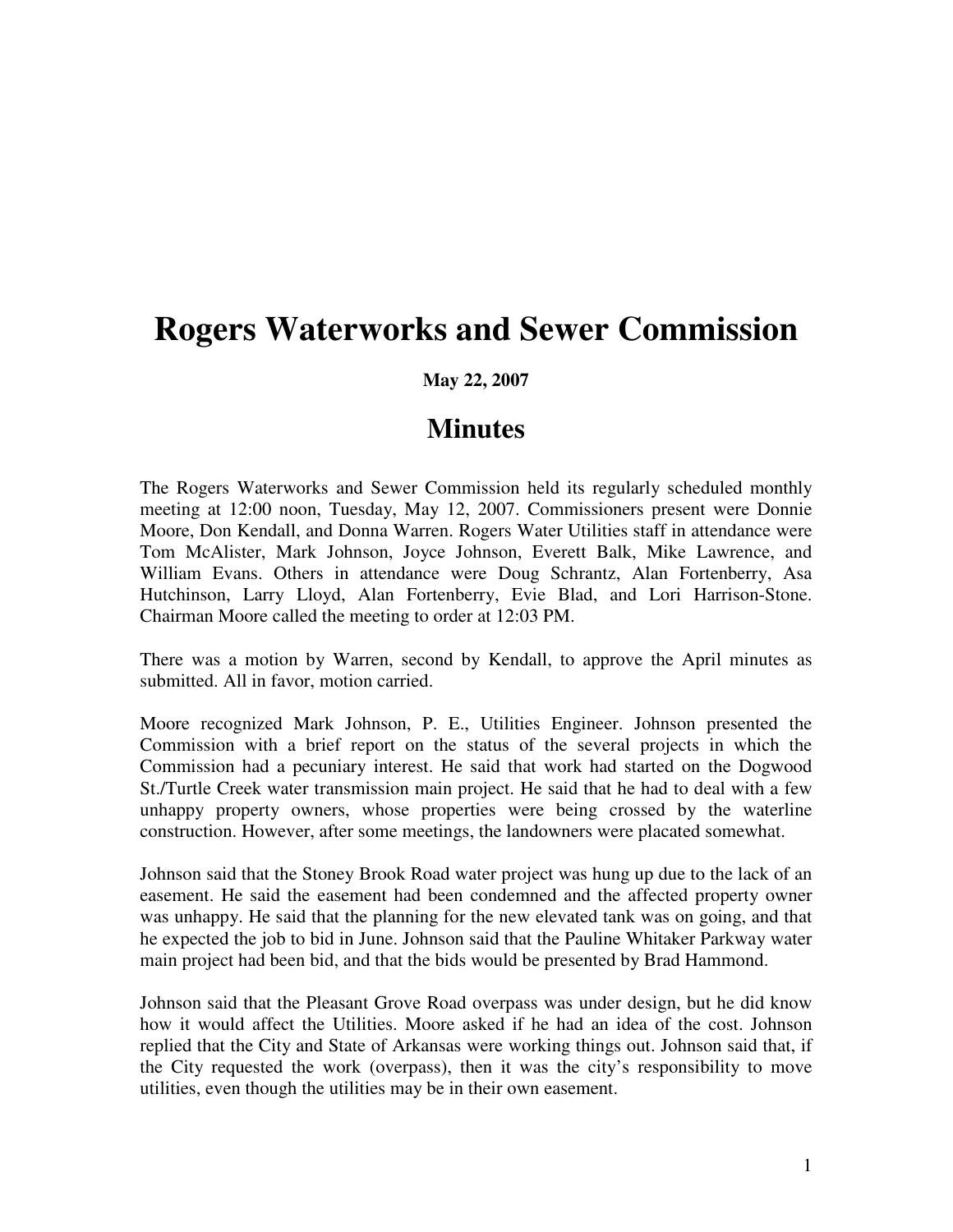Moore recognized Everett Balk, Project Facilitation Engineer. Balk said that the number of plans submitted for review over the last month had peaked and was decreasing to historical levels. Moore asked Balk what was available for, say, real estate agents who desired to develop in Rogers. Balk said that the RWU guidelines and checklists were available online, as well as the standard specifications and the Resolution No.05-05. He noted that the City's Geographic Information System was available online at *rogersark.gov.* 

Moore recognized Joyce Johnson, CPA, Utilities Controller. Johnson presented the Commission with a revised budget proposal. She noted two additional reports, which delineated the capital needs due to growth for the water and sewer departments. These costs would be eligible to be paid for by the hookup and access fees, she said. Kendall asked about the budget amount for the hookup fees and access fees. Johnson said that the Utilities had collected a large sum of fees for the month, but she did not increase the budgeted amount for the next fiscal year, since such revenues were not be counted upon to balance a budget.

Johnson said that, in order to meet the requirements of the state statute regarding impact fees, that she proposed to yearly zero-out the restricted accounts in which the fees were held, and partially pay back the Operations and Maintenance funds of the water and sewer departments, since the money will have been spent already during the year. If the courts decided that the fees must be paid back, then the monies would come from O&M rather that the hookup and access fees trust accounts.

Moore raised the questions of the two ordinances presently before the Council. Moore asked Asa Hutchinson, the Attorney for the Commission, if he thought the hookup fees and the access fees would be "safe" if passed by the council in their present form. Asa answered in the affirmative. Moore said he wanted to be sure the Utilities could spend the money to reimburse itself.

McAlister announced that the above mentioned ordinances were to be the object of a public hearing set by the Public Works Committee of the City Council. The meeting was set for 6:00 PM, Monday, June  $4<sup>th</sup>$ , 2007, in the Rogers City Hall. McAlister said that he thought that the amount of the fees would be a topic for discussion, since a man at the Committee meeting raised it. He also noted that the city attorney and Jim Clark, Chairman, Public Works Committee, had been negative about the retroactive feature of the proposed ordinances. Kendall said that the retroactive feature was important due to the state law and the litigation pending against the Commission and the Utilities.

Moore recognized Brad Hammond, P. E., of McGoodwin, Williams, and Yates, the City's consultant for the Pauline Whitaker Parkway water line project. Hammond said that nine bids were received, and the low bid was for \$178,217 for approximately 12,000 feet of 12-inch water line. He recommended the low bid to the Commission. Kendall asked if this was the recommendation by the staff? McAlister replied in the affirmative.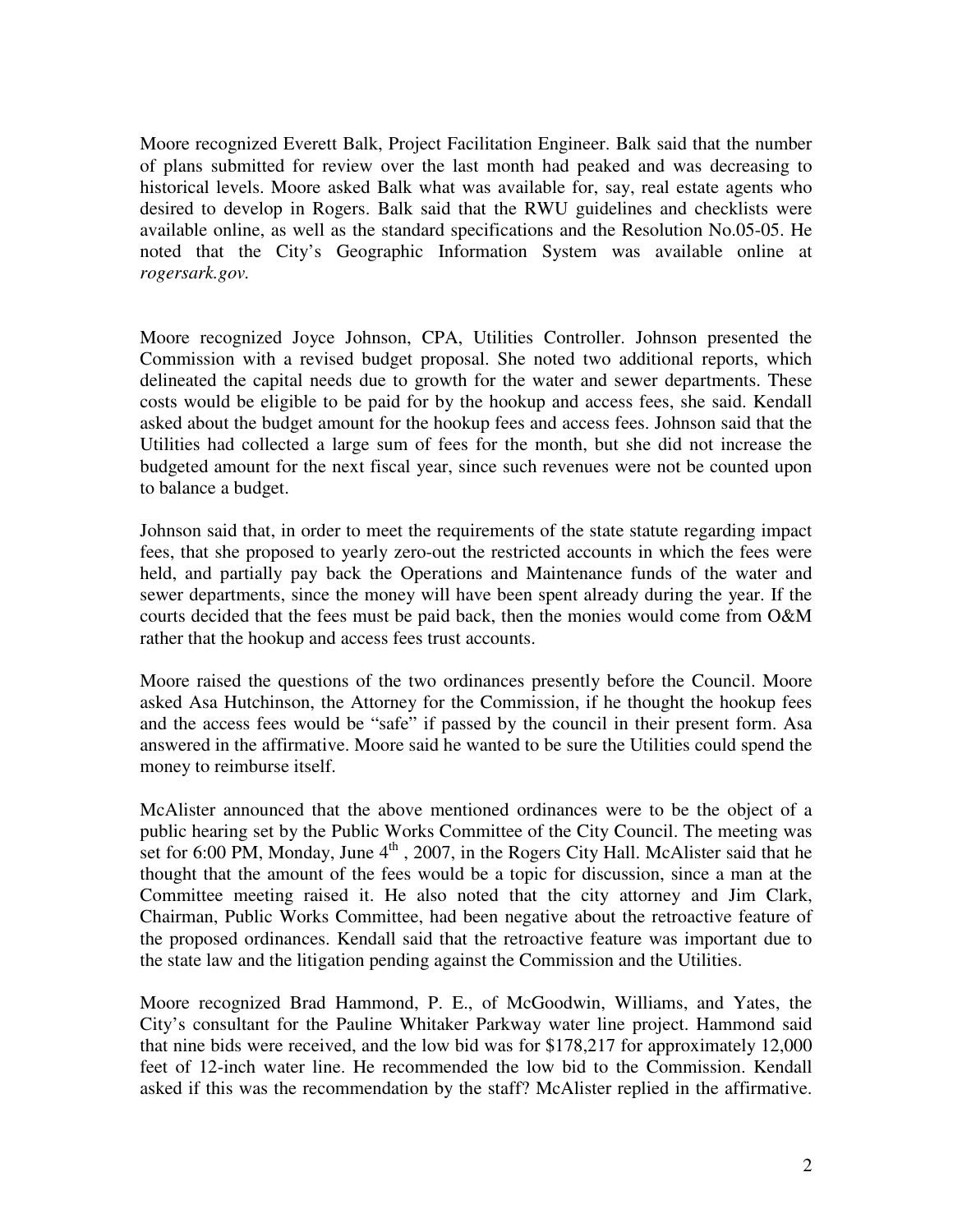There was a motion by Kendall, second by Warren, to approve the low bid from DECCO Contractors. All in favor, motion carried. Moore emphasized that this is what the impact fees are for, to provide for new growth.

The issue of a replacement for the Commissioner's position vacated by Jerry Pittman was discussed. Moore said that he had received only one application, that from Travis Greene. He said that he talked to Greene, and was convinced that he would make an excellent Commissioner There was a motion by Warren, second by Kendall, to recommend the appointment of Travis Greene to the Commission, to serve out the unexpired term of Jerry Pittman. All in favor, motion carried.

Moore recognized Doug Schrantz, who represented Billy and Linda Mann, who owned forty acres in Lowell in the Springdale water service area. Schrantz presented the Commission with a water service boundary map showing the Mann property moved into the Rogers service area. He said that all the parties had agreed to the boundary change, but he needed signatures from all three mayors (Rogers, Springdale, and Lowell) to make it official. The reason for the move was to secure water and sewer service form Rogers, Schrantz said. There was a motion by Kendall, second by Warren, to recommend the water service boundary change to the Rogers City Council. All in favor, motion carried.

The agenda item regarding fees for Liberty Bell South addition was tabled to the next meeting.

McAlister said that Richard McKeehan, the engineer for the Canopy Gated Community development on Pleasant Ridge Road, was not present because he was unable to contact him regarding the rescheduled Commission meeting. He said McKeehan wanted to extend an eight-inch water main into a fifty-acre parcel subdivided into ten lots. There was a motion by Kendall, second by Warren, to recommend the water line extension to the Council for approval. All in favor, motion carried.

Moore recognized Joyce Johnson again. Johnson presented the Commission with financial statements for April 2007. She noted that the Utilities had received a large amount of hookup fees and access fees last month, which had the affect dramatically raising the bottom line, even though sales continued to be very flat. She noted that the Help 2 Others (H2O) program was finally sufficiently funded to start June 1.

Moor recognized Alan Fortenberry, P. E., CEO for Beaver Water District. Fortenberry explained the philosophy of his Board of Directors to maintain reserves in order to keep rates low. He said that the district was modifying and updating the old Steele treatment plant at a cost of \$103 million, plus another 40 million gallons of capacity would be needed by 2018. In order to finance these improvements, the Board voted to raise rates \$0.02 per thousand gallons, to \$1.18/thousand gallons in 2008. Fortenberry said that the Board had asked that the staff work with the customer cities and their various fiscal years to bring about a rate increase that would have minimal effect on the cities' budgets. Thereafter, the rates would increase by two cents per year for the next three years, until